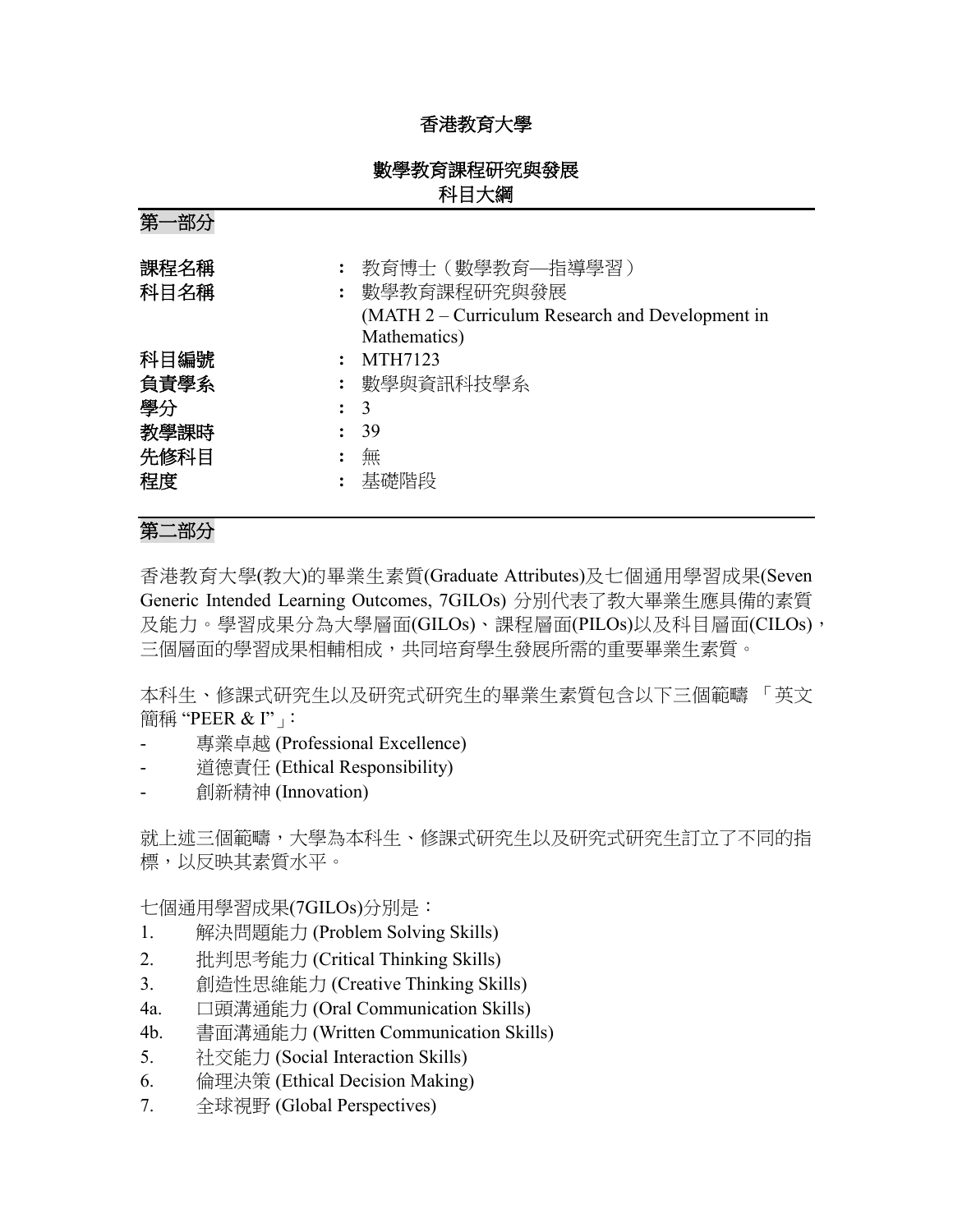### **1.** 科目概要

本課程將檢視數學課程開發的基本思想、歷史變遷、課程組織、目前海外的課 程項目、校本課程與評估。課程旨在增進學生的相關知識,以瞭解香港的數學 課程並為其發展做出貢獻。課程將重點關注選取某些數學教育目標與內容的原 因。此類探究可為政策及校本課程的決策和發展奠定實用的知識基礎。

#### **2.** 預期學習成果

成功完成本課程後,學生應能夠:

成果一:探討支撐數學課程發展與變化的基本思想;

- 成果二:理解數學課程評審的過程;
- 成果三:瞭解各種教育環境下的數學課程設計;

成果四:在特定背景下對數學課程變革進行戰略性預測和規劃;

成果五:批判性地評論地方和全球數學課程的決策案例。

#### **3.** 內容、預期學習成果及教與學活動

| 教授内容          | 預期學習       | 教與學活動     |
|---------------|------------|-----------|
|               | 成果 (CILOs) |           |
| 討論課程開發的本質及其有關 | 成果一        | 導師主導的問與答  |
| 社會學、心理學和哲學概念的 | 成果二        | 指導性研究活動   |
| 理論和觀點,以及支撐數學課 |            |           |
| 程發展和變化的基本思想。  |            |           |
| 數學課程評審的過程和數學課 | 成果一        | 導師主導的問與答  |
| 程的歷史變遷。       | 成果二        | 指導性研究活動   |
| 有關人、環境和組織的數學課 | 成果二        | 導師主導的問與答  |
| 程決策因素。        | 成果三        | 指導性研究活動   |
| 課程將探討選取某些數學教育 | 成果三        | 問題導向的學習活動 |
| 目標和內容的原因,組織數學 | 成果四        | 指導性研究活動   |
| 課程的主要內容,以及反思香 |            |           |
| 港及海外數學課程組織的實  |            |           |
| 踐。            |            |           |
| 校本數學課程與評估。    | 成果四        | 問題導向的學習活動 |
|               | 成果五        | 指導性研究活動   |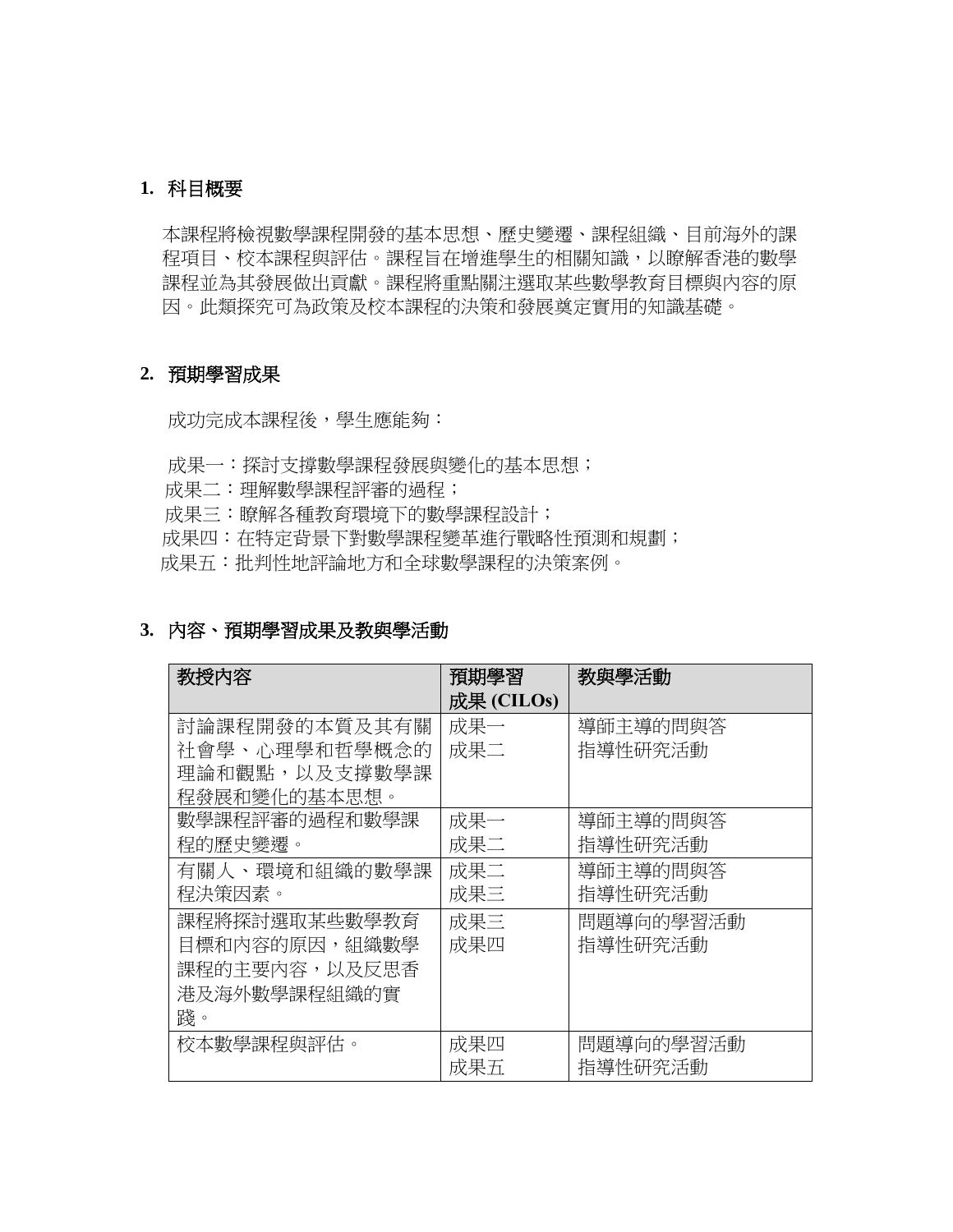### **4.** 評核

| 評核課業                                    | 所佔比重            | 預期學習<br>成果 (CILOs)              |
|-----------------------------------------|-----------------|---------------------------------|
| 進行一次關於自選閱讀的闡述及其未來可<br>能研究方向的報告展示。       | 20 <sup>%</sup> | 成果一<br>成果二<br>成果三               |
| 針對其中某一內容主題,撰寫一篇約<br>4000 字的具分析性及批判性的文章。 | 80%             | 成果一<br>成果二<br>成果三<br>成果四<br>成果五 |

#### **5.** 指定教科書

無

### **6.** 推薦書目

- Cornbleth, C. (1990). A point of view. In C. Cornbleth (Ed.). *Curriculum in context* (pp.3-11). New York: State University of New York Press.
- Cuban, L. (1992). Curriculum stability and change. In P. Jackson, (ed.), *Handbook of research on curriculum* (pp.216-247). London: Macmillan.
- Douglas, A. G. (1992). Handbook of research on mathematics teaching and learning: a project of the National Council of Teachers of Mathematics. New York: Macmillan Pub. Co.
- Elmore, R., Sykes, G., & Spillane, J. P. (1992). Curriculum policy. In P. W. Jackson, (eds.), *Handbook of Research on Curriculum*. United States: American Education Research Association.
- Fok, P. K. (2002). *Decision discourse as politics of control: A case study of the Schoolbased Curriculum Tailoring Scheme catering for student learning differences*. Unpublished doctoral thesis, the Chinese University of Hong Kong.
- Hau, K. T., Ip, M. H. & Cheng, Z. (1996). TOC and inter-school comparison. *Education Journal,* 24(2). The Chinese University of Hong Kong.
- Howson, A.F., Keitel, C. & Kilpatrick, J. (1983). *Curriculum development in mathematics.* Cambridge: Cambridge University Press.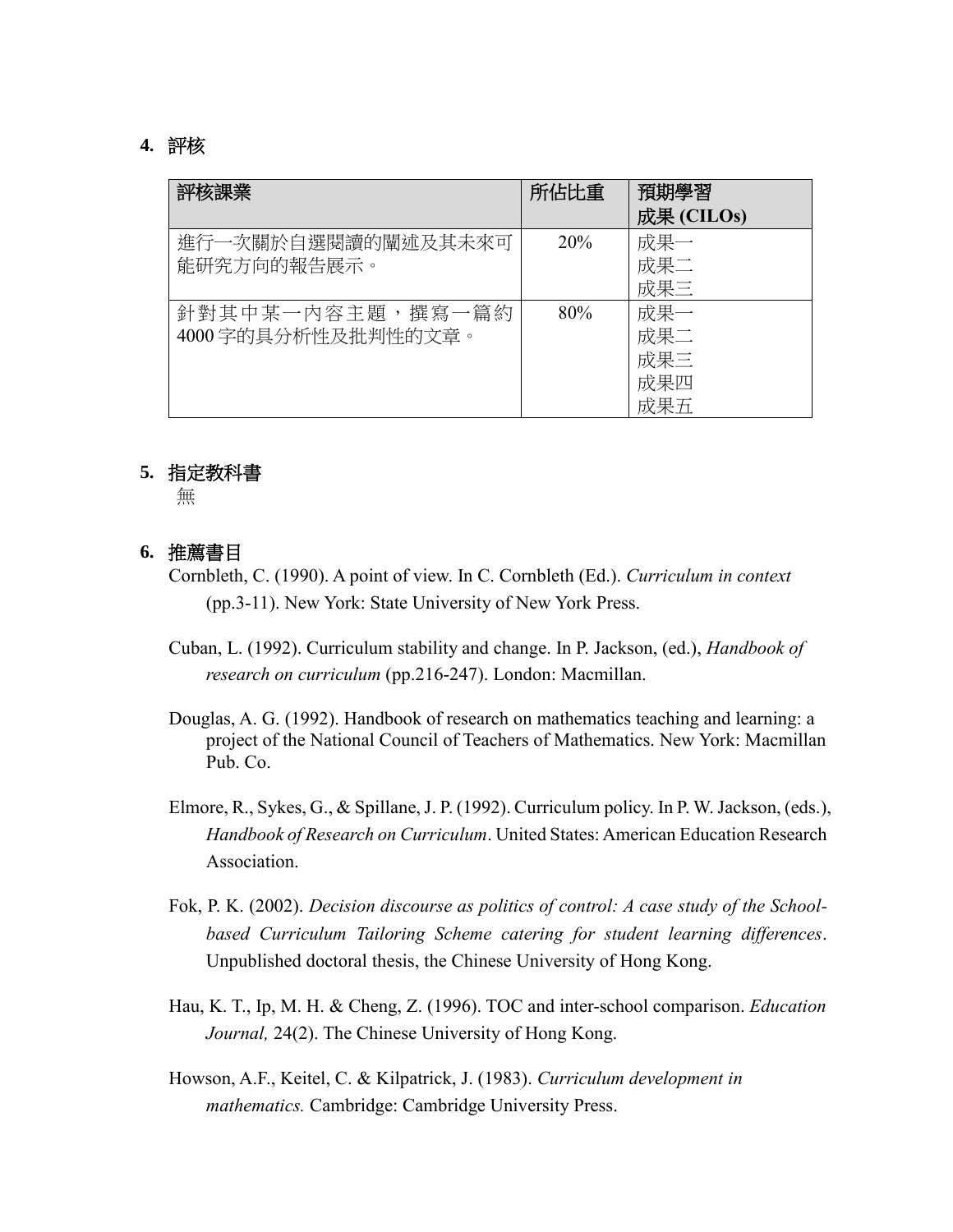- \*Hoyles, C., Morgan, C. & Woodhouse, G. (1999). *Rethinking the mathematics curriculum*. London: Falmer Press.
- Klein, M. F. (1991). A conceptual framework for curriculum decision making. In M. F. Klein (Ed.),
- *The politics of curriculum decision making: Issues in centralizing the curriculum*. New York: State University of New York.
- \*Mason, J. & Johnston-Wilder, S. (Eds.) (2004). *Fundamental Constructs in Mathematics Education*. London/NewYork: RoutledgeFalmer
- McClelland, G. (1991). Attainment targets and related assessment in schools. In N. Crawford & E. R. D. Hui (Eds.). *The curriculum and behavior problems in schools: A response to the Education Commission Report*, 4, 127-145. Hong Kong: Faculty of Education, The University of Hong Kong
- Ornstein, A. C. (2003). Philosophy as a basis for curriculum decisions. In A. C. Ornstein, L. S.
- Behar-Horenstein, & E. F. Pajak (Eds.), *Contemporary issues in curriculum* (3<sup>rd</sup> ed.) (pp.3-9).Boston: Allyn and Bacon.
- Philip, W. J. (1992). *Handbook of research on curriculum: a project of the American Educational research association*. New York: Macmillan Pub. Co.
- Short, E. C. (2008). Curriculum policy research. In F. M. Connelly, M. F., He, J. Phillion (Eds.), *The Sage Handbook of Curriculum and Instruction* (pp.420-430). United States: Sage Publication.
- Sowell, E. J. (1996). *Curriculum: An integrative introduction.* Englewood Cliff, New Jersey.
- \*Tang, K. C., Wong, N. Y., Fok, P. K., Ngan, M. Y., & Wong, K L. (2007). *Hong Kong Primary Mathematics Curriculum Development in the Past Five Decades and Its Implications for the Future Mathematics Curriculum Development*, Journal of Basic Education, 16(1):115-131, Hong Kong: Chinese University of Hong Kong, Education Research Institute.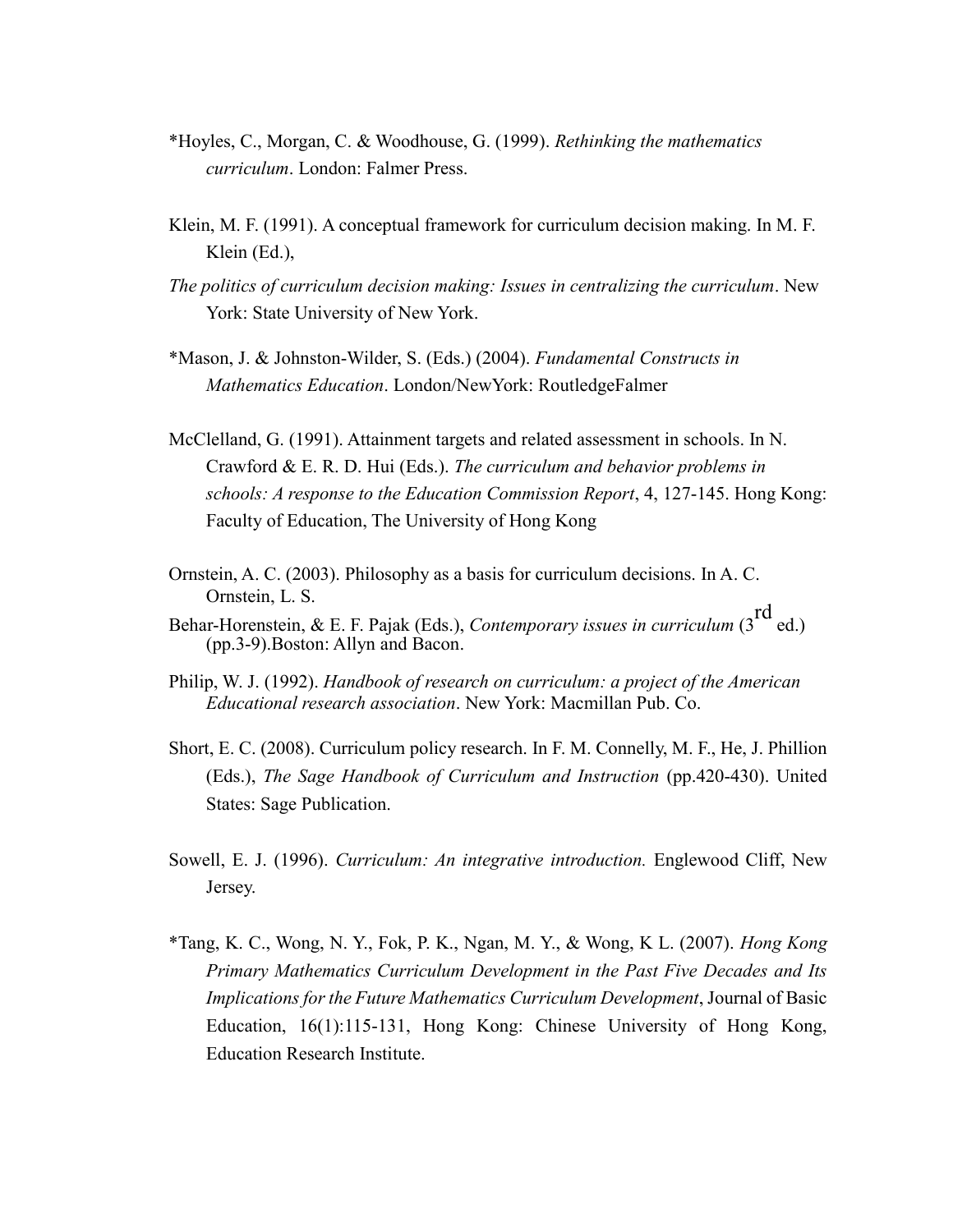- Wong, N. Y., Tang, K. C., Fok, P. K., Ngan, M. Y., & Wong, K L. (2007, March). *Rethinking our child centre Mathematical Education: The insights learned from mathematical curriculum development in Hong Kong.* In Taiwan Journal of Mathematics Teachers, 9, 3-25. On line retrieved: http://www.math.ntnu.edu.tw/~tame/tameteachers/TJMT09.pdf (In Chinese). Taipei: Taiwan Association for Mathematics Education.
- \*Wong, N. Y., Han, J. W., & Lee, P. Y. (2004). The mathematics curriculum: Towards globalisation or Westernisation? In L. Fan, N. Y. Wong, J. Cai, & S. Li (Eds.), *How Chinese learn mathematics: Perspectives from insiders* (pp. 27-70). Singapore: World Scientific.

Young, M. F. D. (1998). *The curriculum of the future*. London: The Falmer Press.

黃德華,殷勤思(2009)。*《從中國數學課程改革探討形成性課程評鑑的原則》*。刊 於《數學教育》第三十八期,頁 10-19,中國香港:香港數學教育學會,共 9 頁.

帶星標的書目為重點推薦。

### **7.** 相關網絡資源

- 1. <http://www.edb.gov.hk/index.aspx?nodeID=2365&langno=1> (EdB Curriculum Development, Hong Kong)
- 2. <http://www2.edc.org/mcc/about/default.asp> (The K–12 Mathematics Curriculum Center)
- 3. <http://www.nctm.org/> (National Council of Teachers of Mathematics)
- 4. <http://www.iejme.com/> (International Electronic Journal of Mathematics Education*)*

# **8.** 相關期刊

International Journal for Mathematics Teaching and Learning.

Journal of Curriculum and Instruction.

Journal of Mathematics Teacher Education

Educational Studies in Mathematics.

# **9.** 學術誠信